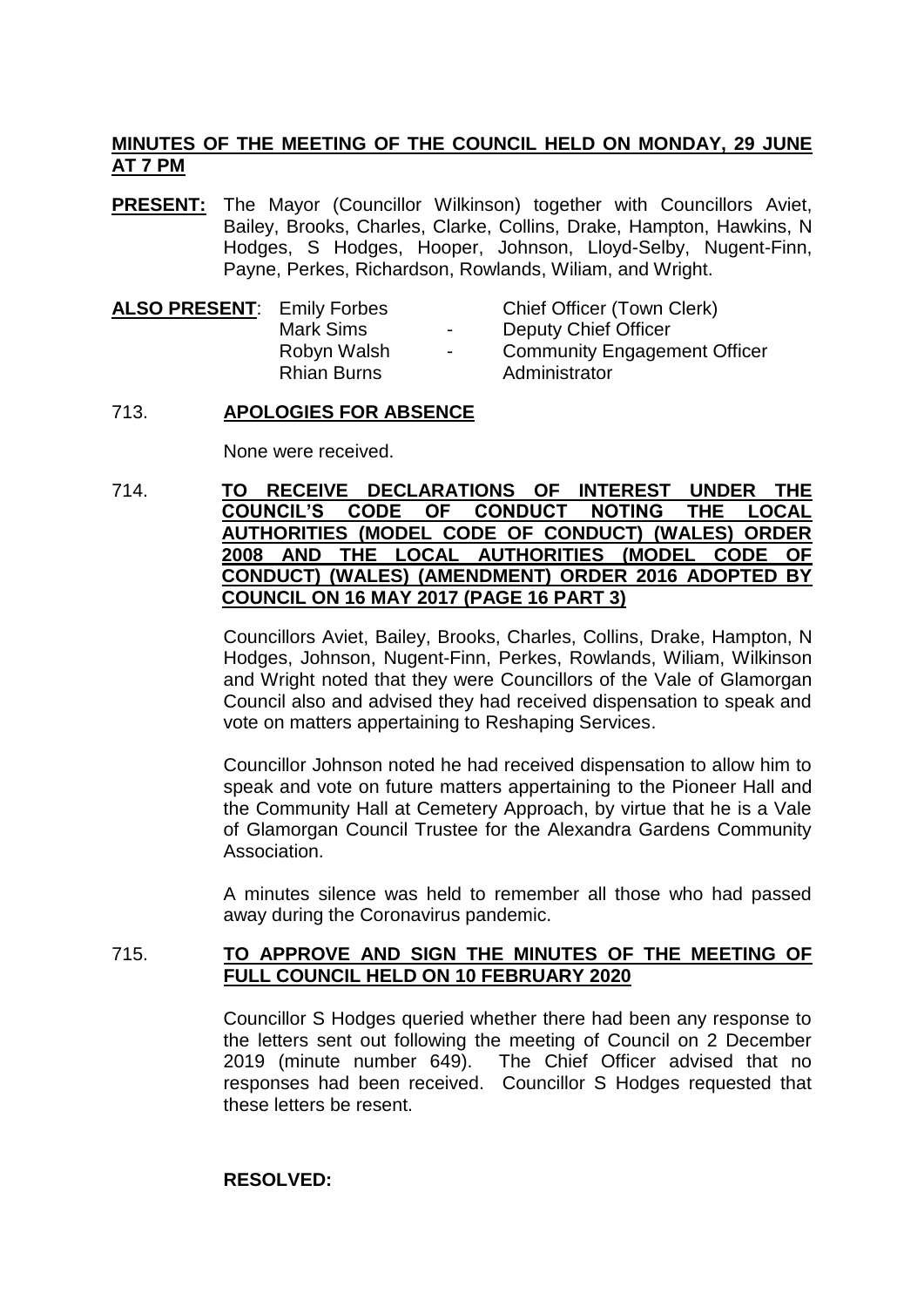- **1. That the minutes of the meeting of Full Council held on 10 February 2020 are approved and signed as a correct record, subject to the amendment above.**
- **2. That the following letters are resent** 
	- **a. That the Mayor of Barry writes on behalf of this Council to the Vale of Glamorgan Council, Welsh Government and Natural Resources Wales and ask for an update on the full EIA process and outstanding planning permission needed for the Barry Biomass incinerator.**
	- **b. That the Mayor of Barry on behalf of this Council writes to the First Minister and our elected Assembly Members condemning the commissioning of the biomass incinerator in Barry without the full EIA process and planning permission.**

# 716. **TO RECEIVE COMMUNICATIONS FROM THE MAYOR**

The Mayor advised members that the planned event for the VE Day celebrations had had to be cancelled due to the restrictions in place.

She noted that she had issued statements on the following occasions –

- VE Day
- Windrush Day
- Black Lives Matter protest in Barry
- Armed Forces Day

The Mayor noted her hope that events would be able to continue in future but that if it was not safe to do so she would continue to issue statements on social media with the next notable date being the anniversary of the end of the World War II campaign in Burma.

## **RESOLVED that communications from the Mayor be received and noted.**

## 717. **TO CONSIDER QUESTIONS FROM COUNCILLORS (STANDING ORDER 3 (E) REFERS)**

None were received.

# 718. **TO CONSIDER QUESTIONS/COMMENTS FROM MEMBERS OF THE PUBLIC (STANDING ORDER 3 (F) REFERS)**

None were received. Councillor S Hodges queried how the rules around public participation at meetings would work going forward. The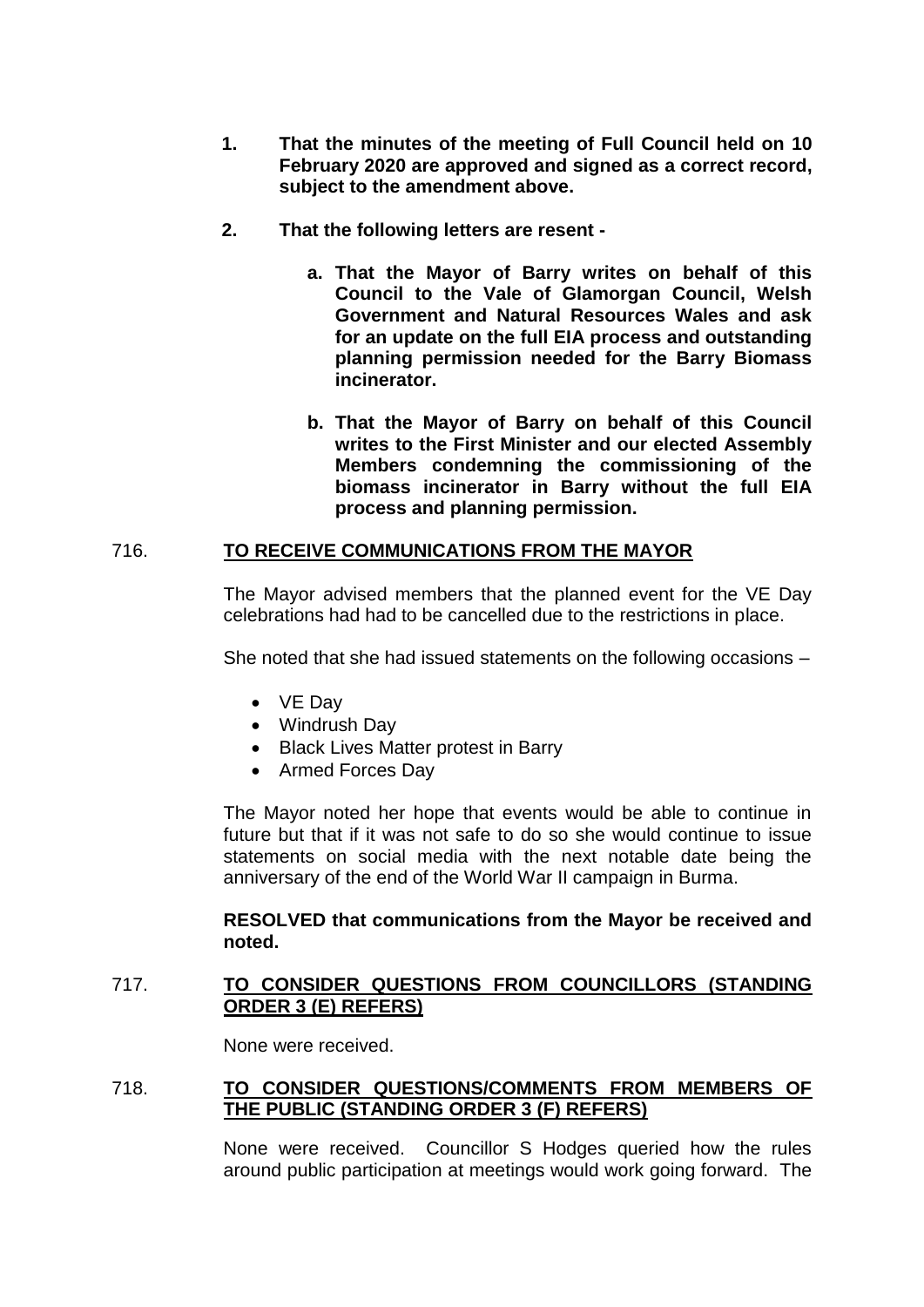Chief Officer advised that under current Welsh Government Regulations Councillors were allowed to attend Council meetings as it was deemed essential business, however, it was not deemed essential for members of the public to attend. She advised that other Councils had reported various issues with allowing members of the public to attend remotely. The Chief Officer advised that members of the press were able to attend remotely and that the agendas and minutes would be available on the Council website. She also noted that members of the public could submit questions prior to the meeting.

# **RESOLVED that the information be received and noted.**

## 719. **TO CONSIDER MOTIONS SUBMITTED BY COUNCILLORS**

None were received.

## 720. **TO NOMINATE MAYOR ELECT AND DEPUTY MAYOR ELECT FOR THE COUNCIL YEAR 2020/21. (NOTING THAT THE NEW REGULATIONS PROVIDE FOR THE COUNCIL TO DETERMINE NOT TO ELECT A NEW MAYOR WITH THE SERVING MAYOR AND DEPUTY MAYOR CONTINUING IN OFFICE UNTIL MAY 2021)**

Councillor Brooks proposed that the serving Mayor and Deputy Mayor should remain in office until May 2021. She noted that the current Mayor had not been able to complete planned fundraising for the year and that it would not be possible for a new Mayor to start their year in the normal manner. Members agreed that this was the best way forward.

A vote was taken on whether the serving Mayor and Deputy Mayor should remain in office until May 2021. The results of the vote were –

**For – 20 Against – 0 Abstained - 2**

**RESOLVED that the serving Mayor and Deputy Mayor continue in office until May 2021.**

721. **TO RECEIVE AND NOTE THE MINUTES OF THE PLANNING COMMITTEE'S MEETING HELD ON 18 FEBUARY 2020 AND TO GIVE CONSIDERATION TO ANY RECOMMENDATIONS CONTAINED THEREIN**

> **RESOLVED that the minutes of the Planning Committee meetings held on 18 February 2020 be received and noted.**

722. **TO RECEIVE AND NOTE THE MINUTES OF THE CONSULTATIONS WORKING PARTY MEETING HELD ON 5 MARCH 2020 AND TO**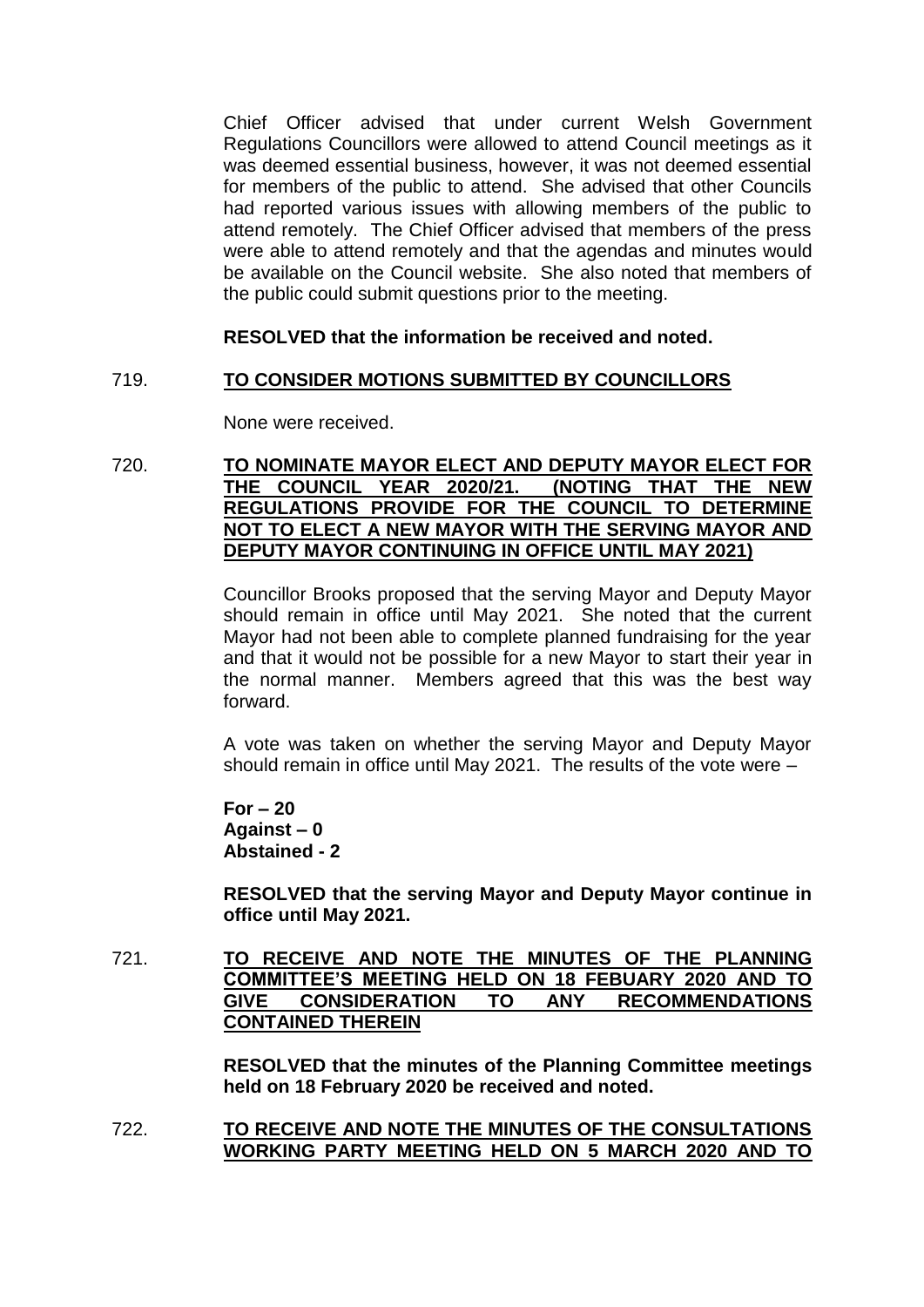# **GIVE CONSIDERATION TO ANY RECOMMENDATIONS CONTAINED THEREIN**

**RESOLVED that the minutes of the Consultations Working Party's meeting held on 5 March 2020 be received and noted.**

723. **TO RECEIVE AND NOTE THE MINUTES OF THE HALLS, CEMETERIES AND COMMUNITY FACILITIES COMMITTEE MEETING HELD ON 2 MARCH 2020 AND TO GIVE CONSIDERATION TO ANY RECOMMENDATIONS CONTAINED THEREIN**

> **RESOLVED that the minutes of the Halls, Cemeteries and Community Facilities Committee's meeting held on 2 March 2020 be received and noted.**

724. **TO RECEIVE AND NOTE THE MINUTES OF THE SUSTAINABLE BARRY WORKING GROUP MEETING HELD ON 2 MARCH 2020 AND TO GIVE CONSIDERATION TO ANY RECOMMENDATIONS CONTAINED THEREIN**

> **RESOLVED that the minutes of the Sustainable Barry Working Group meeting held on 2 March 2020 be received and noted.**

## 725. **SCHEDULE OF PAYMENTS OF ACCOUNTS FOR MARCH 2020 (FINAL) AND APRIL 2020 TO JUNE 2020**

Members received the schedule of payments for March 2020 (Final) and April 2020 to June 2020 for approval consisting of BACS payments and direct debits in the amount of £65,351.21 and £160,248.62.

# **RESOLVED:**

- **1. That the information relating to salary payments for February 2020 to June 2020 inclusive, which has been certified and authorised by the appropriate officers in accordance with the requirements of Standing Order 19(c), be received and noted.**
- **2. That the schedule of payments for March 2020 (Final) consisting of BACS payments and direct debits in the amount of £65,351.21 be approved.**
- **3. That the schedule of payments for April 2020 to June 2020 consisting of BACS payments and direct debits in the amount of £160,248.62 be approved.**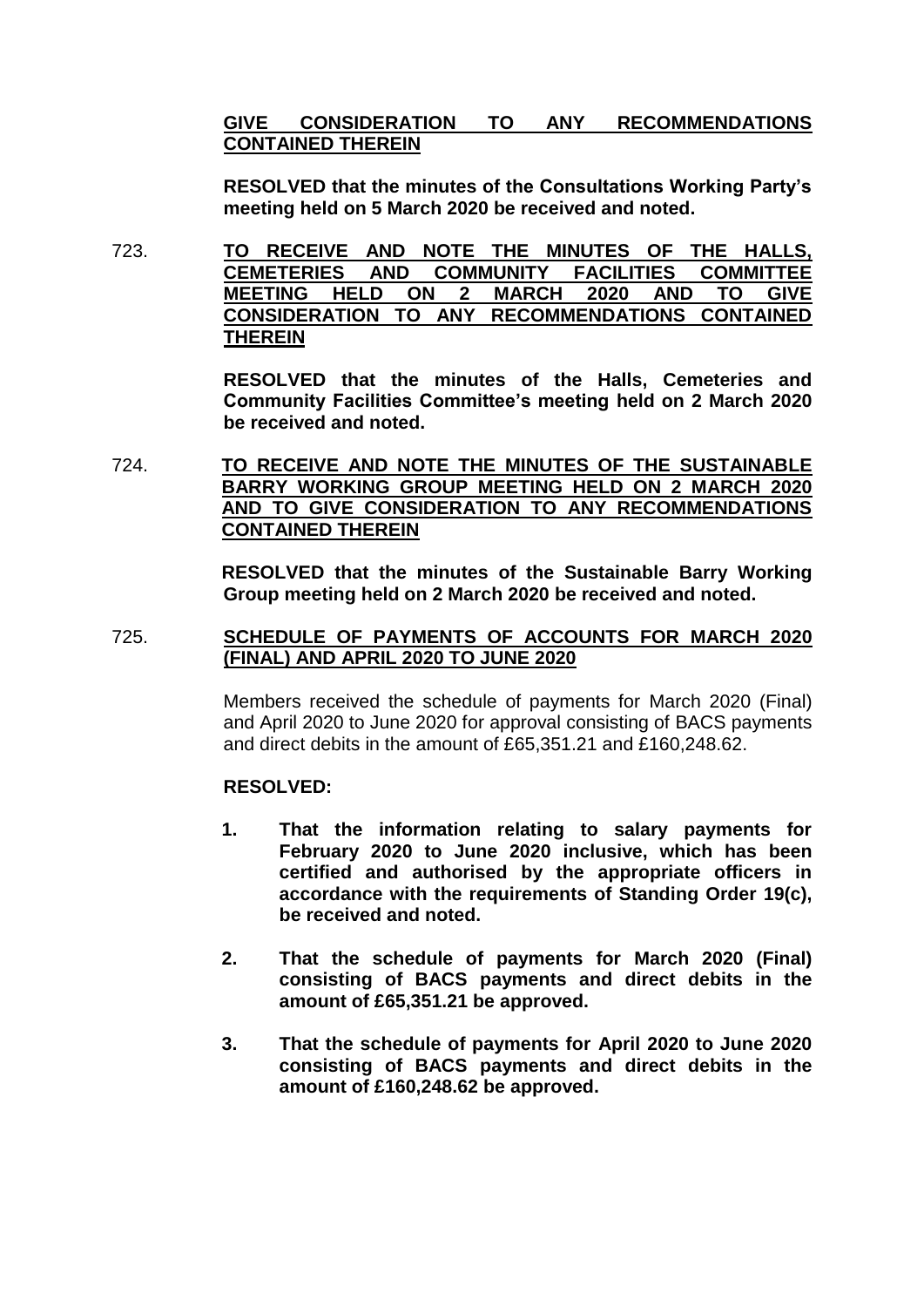## 726. **BUDGET OUT-TURN REPORT 31 MARCH 2020**

Members received a report informing them about the Council's income and expenditure in the 2019/20 financial year as at the end of March 2020.

**RESOLVED that the budget monitoring report for March 2020, indicating actual income and expenditure up to the end of month twelve in the 2019/20 financial year be received, noting the net underspend of £107,160 for 2019/20.**

## 727. **DRAFT TOWN COUNCIL ACCOUNTS FOR YEAR ENDING 31 MARCH 2020**

Members received the draft Town Council accounts and the Annual Return for the year ending 31 March 2020 for approval prior to their submission to the external auditors, Grant Thornton.

**RESOLVED that the draft financial statements and annual return for the year ending 31 March 2020 be approved prior to their submission to the external auditors, Grant Thornton.**

# 728. **TO ADOPT AN INTERNAL CONTROLS STATEMENT**

Members received the annual review of internal controls.

**RESOLVED that the information be received and the annual review of internal controls be adopted.**

#### 729. **TO RECEIVE AND ACTION THE INDEPENDENT RENUMERATION PANEL WALES ANNUAL REPORT 2020/21**

Members received the Independent Remuneration Panel for Wales' Annual Report 2020/21 which provides for Payments to Members of Town and Community Councils.

Councillor Brooks requested that the Councillor Allowance opt out forms be emailed to Members.

#### **RESOLVED that:**

- **1. Payment of the senior salary payment of £500 for specific responsibilities be agreed for the Leader of Council (Determination 43)**
- **2. Payment in respect of travel costs for attending approved duties be agreed (Determination 45)**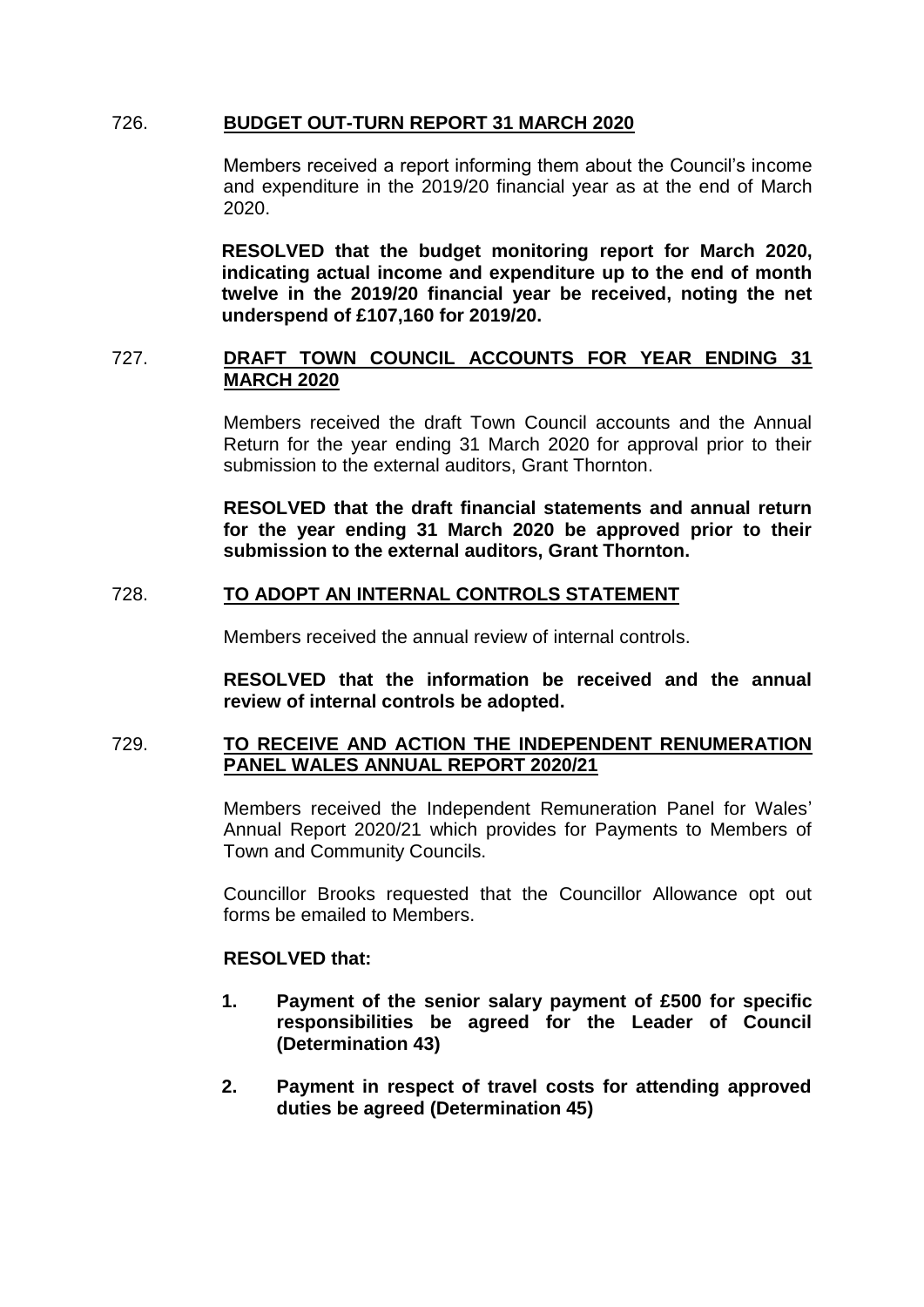- **3. Reimbursement of subsistence expenses where an overnight stay has been approved, be agreed (Determination 46)**
- **4. Payment of financial loss compensation for attending approved duties be agreed (Determination 47)**
- **5. Payment to Mayor/Chair of the Council up to a maximum of £1,500 be agreed (Determination 49)**
- **6. Payment to Deputy Mayor/Deputy Chair of the Council up to a maximum of £500 be agreed (Determination 50)**
- **7. That the Councillor Allowance opt-out forms be emailed to all Members.**

## 730. **TO APPROVE BARRY TOWN COUNCIL ANNUAL REPORT 2019- 2020**

Members received the draft Barry Town Council Annual Report. Members noted their thanks to staff for the production of the Annual Report.

Members also wished to take the opportunity to thank the staff of Barry Town Council for their work during the emergency period.

# **RESOLVED that the Annual Report be approved.**

# 731. **TO DISCUSS THE IMPACT OF CORONAVIRUS/COVID-19 ON THE COUNCIL'S FINANCES, SERVICES AND ENGAGEMENT AND CONSIDER THE COUNCIL'S PRIORITIES FOR 2020/21**

Councillor Brooks noted that it was important to consider how priorities had changed and how the Council could look to the future in the wake of the Coronavirus pandemic. She suggested the best way forward would be for a working group to hold initial discussions and bring suggestions back to a meeting of Council on 29 July 2020. Members agreed with this proposal and felt that the Sustainable Barry Working Party would be an appropriate forum for this discussion to take place.

Councillor S Hodges noted that it would be helpful for planning and decision making purposes if there was more information available from Welsh Government on what longer terms restrictions would be in place, particularly in respect of events.

Councillor Lloyd-Selby noted that she felt it made sense to broaden the remit of the Council's priorities and that whilst plans would be dependent on Welsh Government decisions being announced that the broad themes could be discussed and agreed upon. She also noted that local risk and impact of the pandemic should be considered.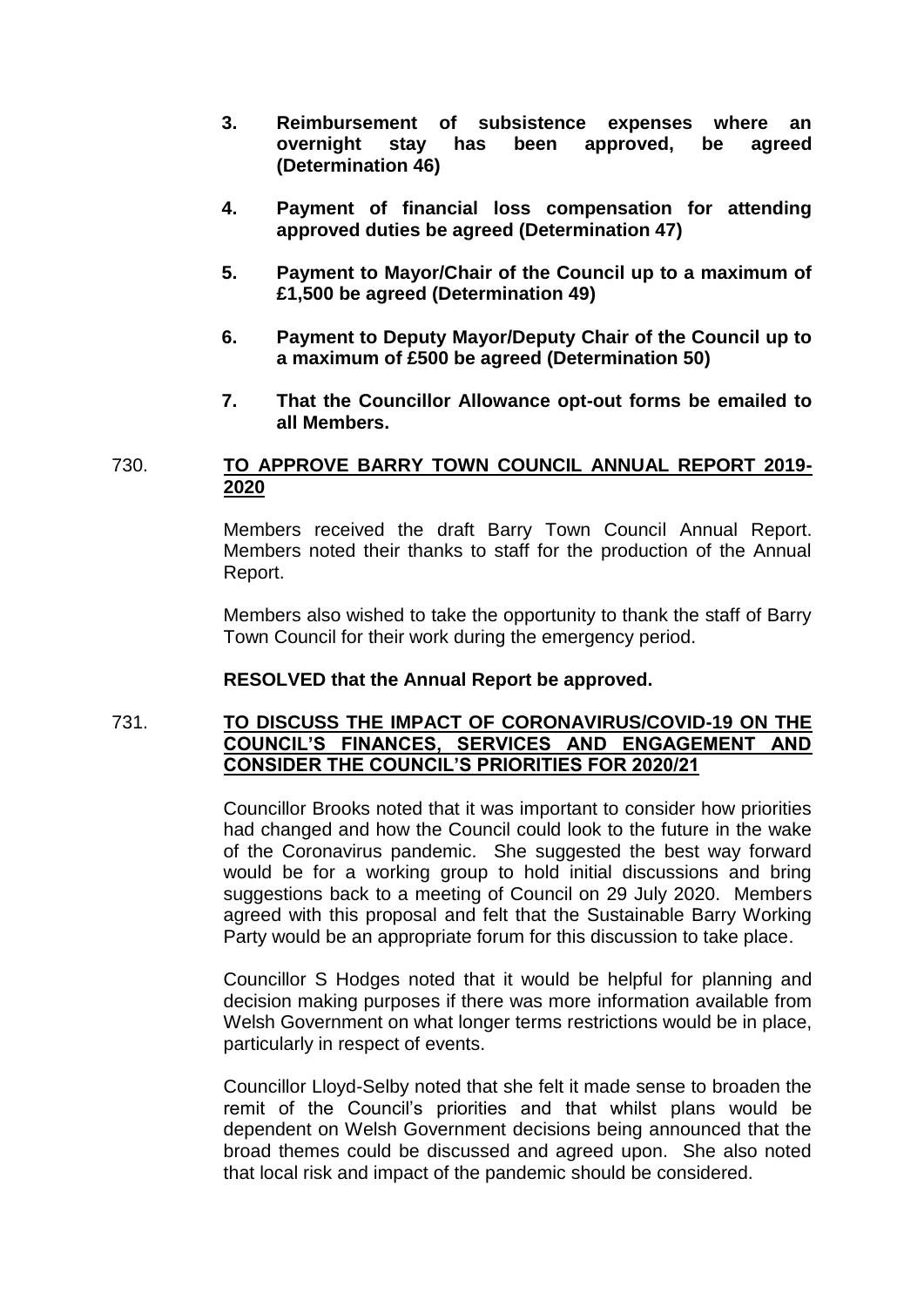Councillor Clarke requested that Members consider the impact on their own wards and input their ideas to the committee.

Councillor Perkes noted that whilst she agreed with the general consensus she wished to query what impact there would be on the Shop Local Barry Advisory Group and their associated budget. Members agreed that whilst wider sustainability would be considered there would be some cross over with the Shop Local Barry Advisory Group's remit and it was agreed that Councillors from this group should attend the Sustainable Barry Working Party's initial meeting to agree a way forward.

Councillor Payne noted that it was important to factor in how the landscape of community engagement had changed since the start of the pandemic in terms of groups and communication chains that had been set up.

## **RESOLVED:**

- **1. That a meeting of the Sustainable Barry Working Party be convened prior to the meeting of Council on 29 July 2020.**
- **2. That Members of the Shop Local Barry Advisory Group (Council Members only) be invited to attend the meeting.**
- **3. That any recommendations be brought to the meeting of Council on 29 July 2020 for further discussion and approval.**

#### 732. **TO CONSIDER NAMING OF THE COMMUNITY BUILDING AT CEMETERY APPROACH FOLLOWING COMMUNITY FEEDBACK**

The Chief Officer advised Members that the Cemetery Approach Community Building was now complete and would be handed over to the Council on Friday 3 July 2020. She noted that the public had been asked for suggestions - via social media – for naming the building. She advised that a number of options had been received with the most popular suggestion being that the hall be named in tribute to Bryan Foley who had sadly passed away recently.

Councillor S Hodges noted that there had been a lot of interest from the public surrounding this matter. She proposed further discussion by a working group to narrow down the suggestions to a small number of names and then ask the public to choose their preferred option. She added that she felt it was important that this decision was made in a public forum – particularly as members of the public were not able to attend Council meetings due to the restrictions in place.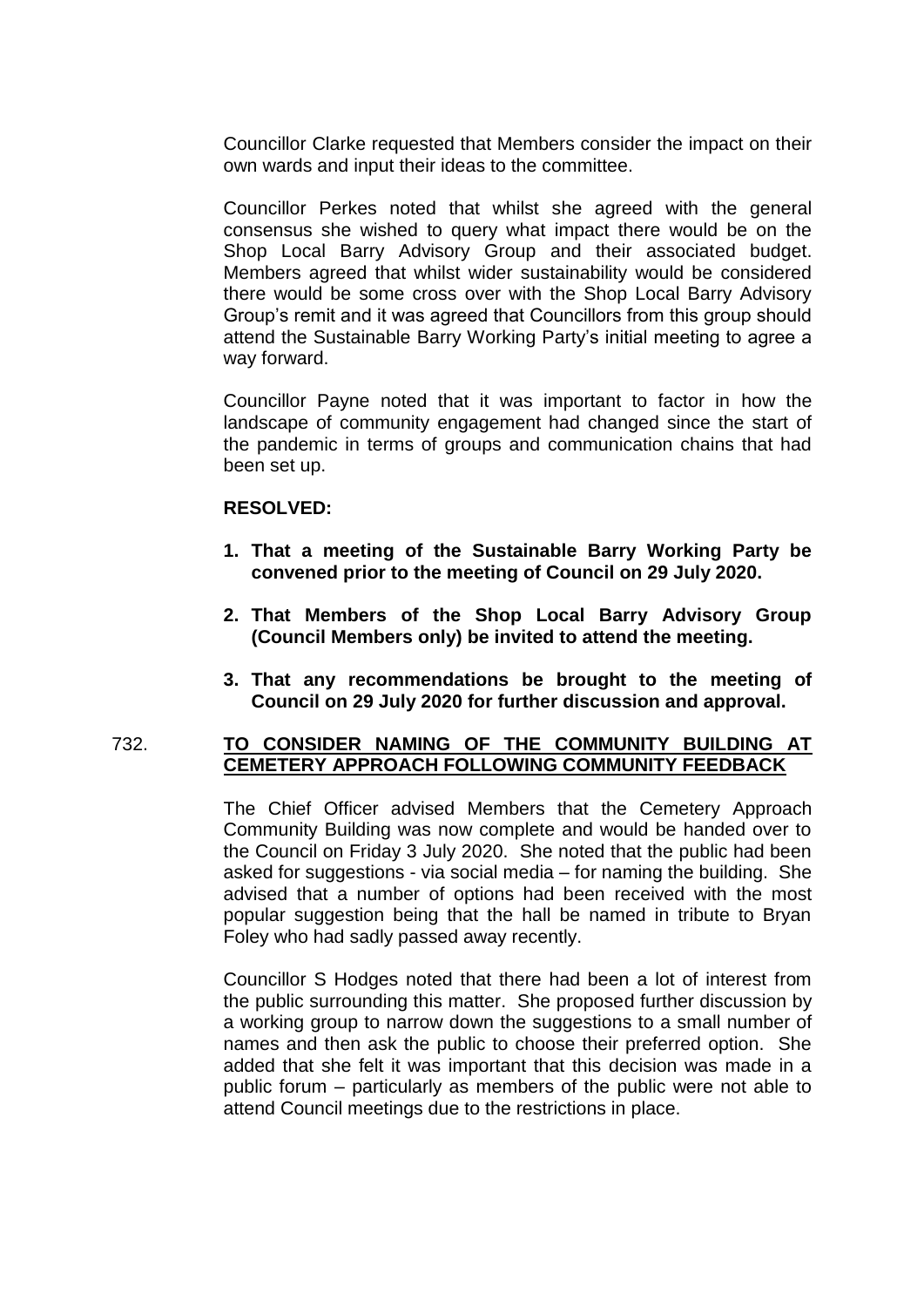Councillor Brooks noted that there was currently a petition in place to have the building named after Gwyneth Payne who was the first black female councillor in Wales.

Councillor Bailey noted that there were equally powerful arguments for the building to be named after many different individuals but that there had been a clear response from the public in favour of naming the building after Bryan Foley. He proposed that a suitable compromise may be found by finding another way to mark the significance of Gwyneth Payne's accomplishments.

Members agreed that it would be a challenge to ensure those voting for naming the building would be Barry residents.

Councillor S Hodges noted that it would be beneficial to have a policy in place to agree on the procedure for naming any assets the Council may have in the future. She noted that it was important to be sensitive to issues that had been made in recent weeks and noted that the naming of the building should not be rushed.

Councillor Bailey advised that he was happy to withdraw his motion in order for the matter to be discussed in more detail at a working party.

Members agreed that this matter should be discussed at a meeting of the Innovation Working Party with their recommendation brought back to a meeting of Council for a final decision on the best way forward.

#### 733. **SUSPENSION OF STANDING ORDER 3(aa)**

**RESOLVED that Standing Order 3(aa) be suspended for a period of thirty minutes.**

# 734. **CONTINUATION OF ITEM - TO CONSIDER NAMING OF THE COMMUNITY BUILDING AT CEMETERY APPROACH FOLLOWING COMMUNITY FEEDBACK**

The Community Engagement Officer queried whether she should prepare a statement to update the public on the decision taken. Members agreed that a statement noting that the matter had been discussed and that an update would be available in due course should be issued.

**RESOLVED that the matter be deferred to a meeting of the Innovation Working Party.**

#### 735. **DATE OF NEXT MEETING**

**RESOLVED that the next ordinary meeting of Full Council will be held on Wednesday, 29 July 2020 at 7 pm.**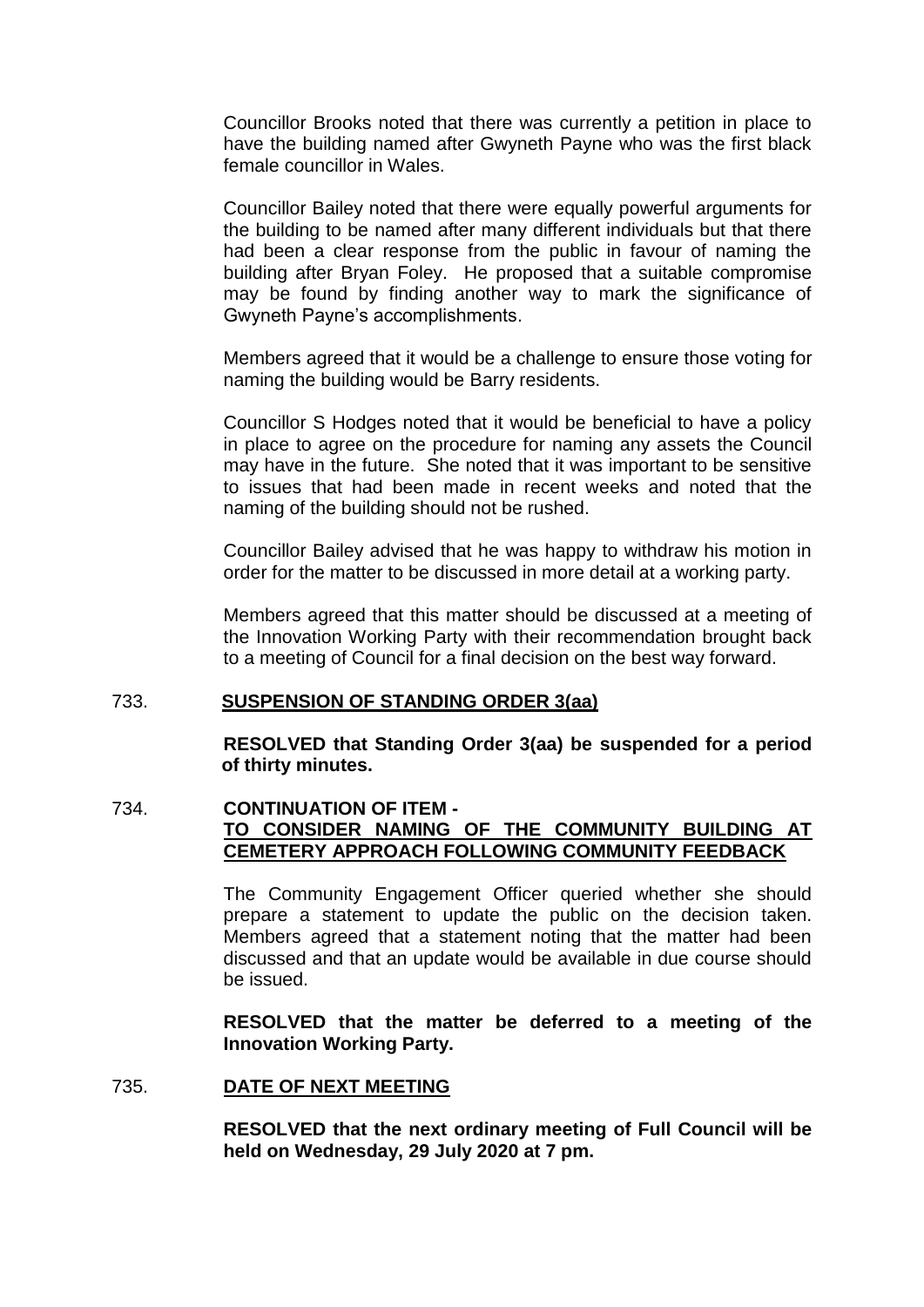### 736. **EXCLUSION OF THE PRESS & PUBLIC**

**RESOLVED that in accordance with section 1 (2) of the Public Bodies (Admission to Meetings) Act 1960, in view of the confidential nature of the business about to be transacted, it is advisable in the public interest that the press and public are excluded from the remainder of the meeting.**

# 737. **TO REVIEW AND ENDORSE URGENT ACTIONS AND DECISIONS TAKEN WITHIN THE SCHEME OF DELEGATION SINCE MARCH 2020**

Members were advised of the decisions taken since week commencing 16 March 2020 during the Emergency period of the Coronavirus Pandemic.

Members thanked officers for their work during this period.

Members also wished to note their thanks to the Cemetery staff for all their work in maintaining the cemetery operations.

**RESOLVED that Council receives and endorses the decisions made during the Emergency Period by the Chief Officer and Group Leaders as per the Scheme of Delegation and Urgent Action process.**

## 738. **TO REVIEW CORRESPONDENCE WITH J.D. WETHERSPOON REGARDING BARRY TOWN COUNCIL'S COAT OF ARMS AND CONSIDER THE COUNCIL'S RESPONSE**

Members were provided with a letter received from Nigel Connor (solicitor acting on behalf of JD Wetherspoon) dated 27 February 2020 which contained the response to the letter sent on behalf of the Council on 13 February 2020.

A detailed discussion took place and Members expressed a range of views regarding the response.

Councillor S Hodges proposed that a response to the letter be sent expressing this Council's disappointment at the offer and made a number of suggestions to be contained within.

A vote was taken on the above proposal. The result of which was that the proposal was **CARRIED** by way of a majority vote.

For - 15 Against - 7